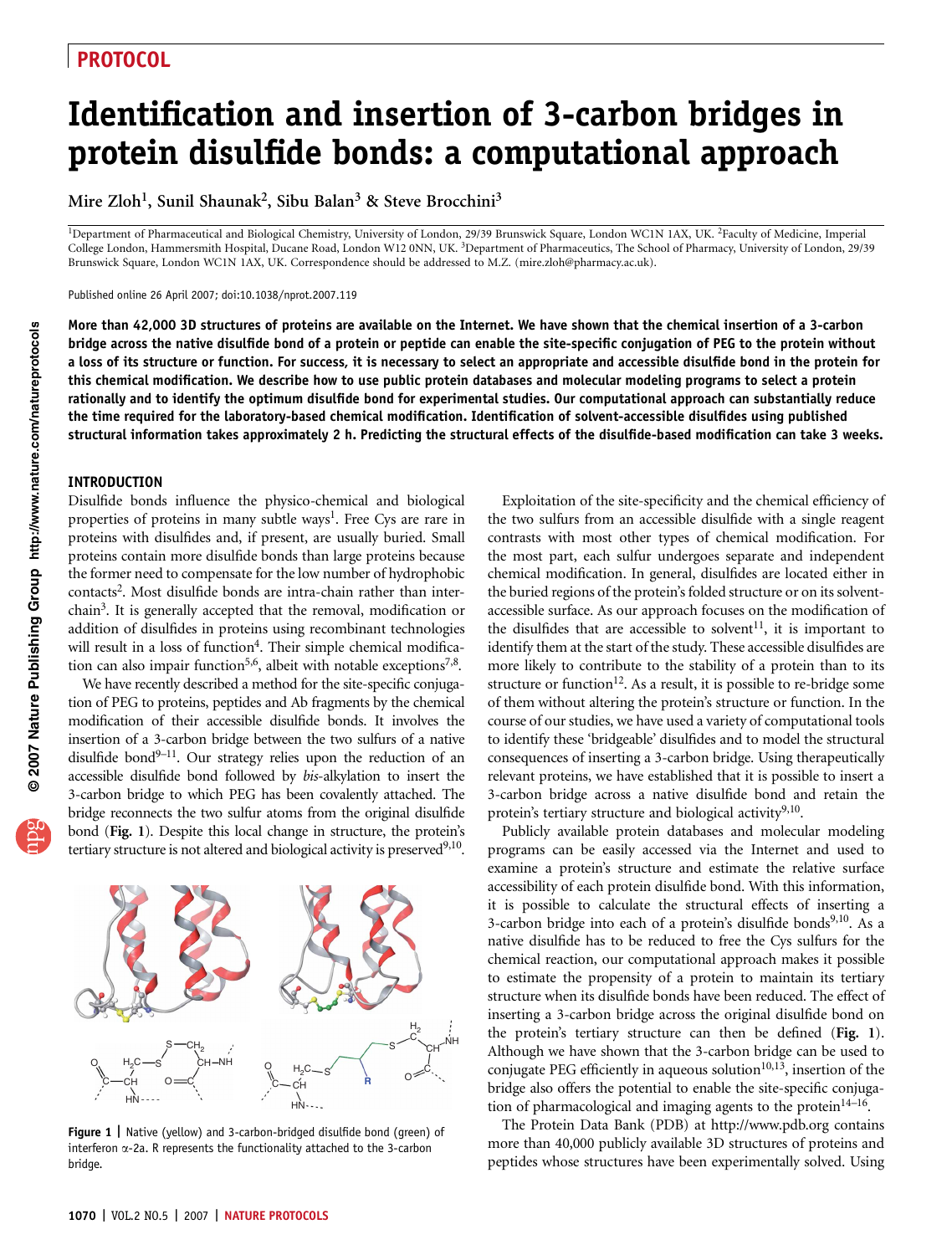this structural information, other publicly available molecular graphics programs can be used to find the disulfide bonds and to determine their suitability for modification with a 3-carbon bridge. Our experience indicates that this protocol can be used to determine whether a protein is suitable for modification before embarking on laboratory-based experiments. Over a period of time, the original model can also be refined using the experimental data generated. In addition, there are more than 350,000 entries for human proteins in the protein sequence data bank whose sequences are known but for which there is insufficient tertiary structural information (Entrez Protein, http://www.ncbi.nlm.nih.gov/entrez/ query.fcgi?db=Protein). If the complete structure of a protein is not known, then homology modeling or ab initio protein modeling can be used to predict its 3D structure<sup>17</sup>. Depending on the amount of structural information available, these particular modeling strategies may require additional specialist expertise.

#### Strategy layout

This protocol is divided into two parts. Part 1 describes the strategy for identifying whether a protein is suitable for the insertion of a 3-carbon bridge across its disulfides. It aims to locate the position of the disulfide bonds in a protein and can be undertaken by a scientist without molecular modeling experience, using free molecular graphics software packages. Slight modifications of the procedure described can also be used to examine the position of other residues and their accessibility to solvent.

Part 2 of the protocol describes a procedure for predicting potentially adverse changes in a protein's structure as a result of inserting a 3-carbon bridge. Publicly and commercially available graphics and modeling tools can also be used to perform these prediction studies. It is useful to have some expertise in modeling studies when carrying out this part of the protocol. The results obtained with different modeling tools should be similar if the strategies described are followed. Although our protocol was developed and tested in detail for the site-specific PEGylation of interferon  $\alpha$ -2b, we have shown that it can be modified and applied to other proteins and peptides<sup>13</sup>.

To provide a broader perspective, we provide a brief overview of the two parts of the protocol.

#### Strategy for part 1 of the procedure—identifying the presence and location of disulfides

The suggested procedure for identifying whether a protein and its disulfides are suitable for the insertion of a 3-carbon bridge is shown as a flowchart in Figure 2.

Although the PDB can be searched for the protein structure of interest, it is important to note that the structure obtained may be incomplete because of the absence of flexible loops and domains. In such cases, some of the disulfide bonds may not be shown.

**Figure 3** | The sequence of interferon  $\alpha$ -2a (LOCUS number: NP\_000596) from the Entrez Protein database (http://www.ncbi.nlm.nih.gov/gquery/ gquery.fcgi). Cys residues (c) are shown in red. The signal sequence is shown in blue. There are two Cys residues in the signal sequence. They are shown in blue.



Figure 2 | Strategy to identify a protein's accessible disulfide bonds, and suitability for modification with a 3-carbon bridge.

The general procedure that should be used is as follows:

- To account for all of the Cys in a protein, we recommend that the protein's sequence is used. When a sequence is found in the PDB, it may be associated with literature citations that describe the protein—for example, active site or physico-chemical properties. It is useful to save the LOCUS number and the sequence for future reference (Fig. 3).
- Determining whether a disulfide bond is present and whether it could be a target for the insertion of a 3-carbon bridge requires additional structural information. The PDB then needs to be searched to determine whether the experimentally determined 3D structure of the protein has been published. If the structure is available, the atomic coordinates of the protein should be saved in a 'PDB' file format. This format is described on the web page http://www.pdb.org/pdb/file\_formats/pdb/pdbguide2.2/ guide2.2\_frame.html.

If the structure is available, it is possible to determine (i) the presence of disulfide bonds, (ii) the location of the disulfides [hydrophobic (interior) versus solvent accessible (surface)] and (iii) the position of the accessible disulfide bonds relative to the protein's receptor/substrate binding surface(s). At this point, it is important to check the protein's structure for the correct numbering and sequence completeness. When 3D data are available for only some sections of the protein, the missing structural features can be built into the protein using a combination of homology modeling and molecular dynamics simulations (Fig. 4).

llvlsckssc svgcdlpgth slgsrrtlml lagmrrislf clkdrhdfg 1 maltfallya 61 fpgeefgngf gkaetipvlh emiggifnlf stkdssaawd etlldkfyte lygglndlea 121 cviqgvgvte tplmkedsil avrkyfqrit lylkekkysp cawevvraei mrsfslstnl 181 qeslrske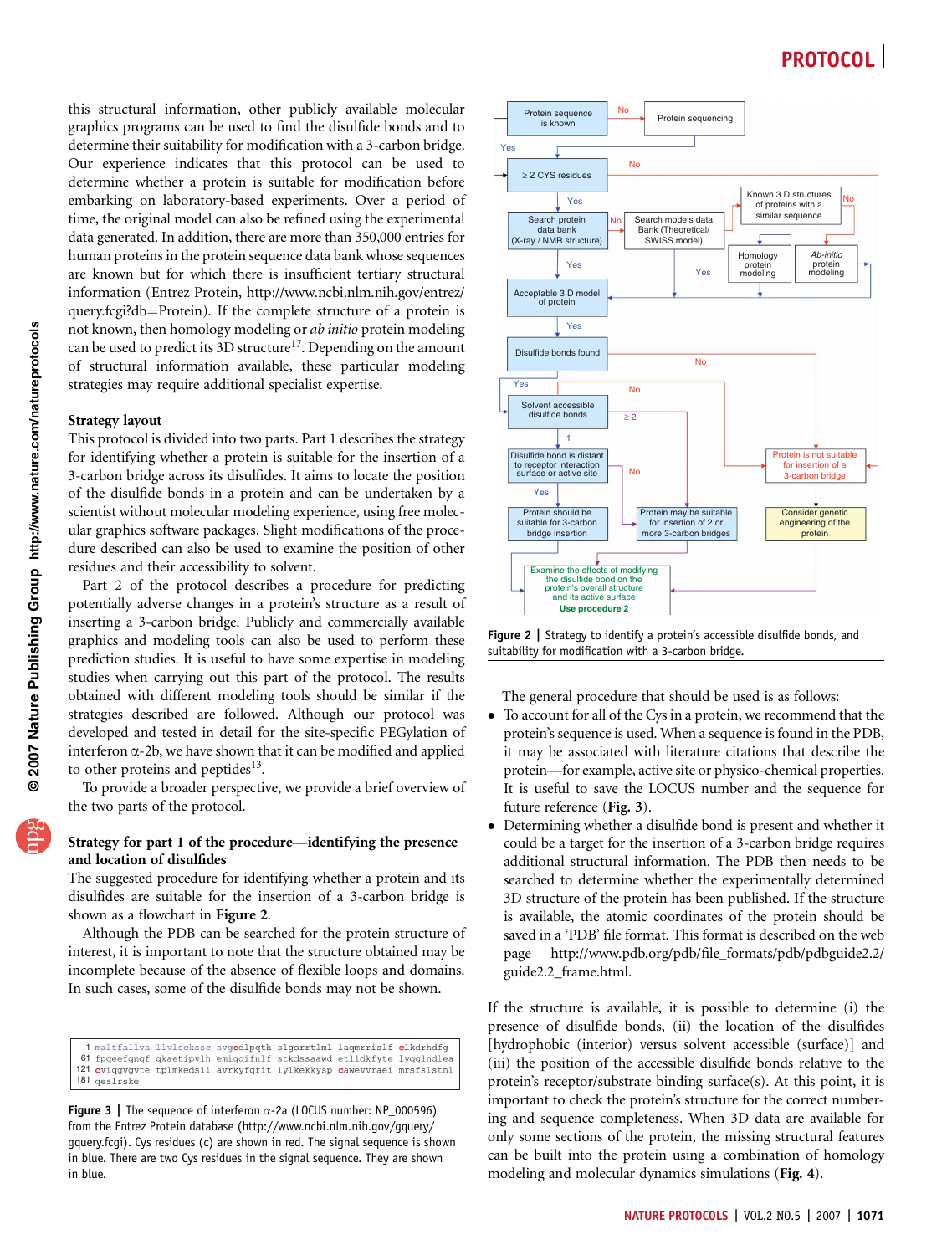When an experimentally determined structure cannot be found or is incomplete, the following two databases can be searched for theoretically modeled structures: Protein Model Database (http:// a.caspur.it/PMDB) and SwissModel repository (http://swissmodel. expasy.org/repository). Although these two databases will not provide an exact structure of the protein, they can provide an insight into the protein's topology. If a model structure cannot be found, it is still possible to define the theoretical structure of the protein using homology modeling or ab initio protein modeling approaches<sup>17</sup>. The effective use of these approaches requires considerable specialist expertise and, as such, is beyond the scope of this protocol.

There are more than 30,000 entries in the PDB with Cys residues and 1,160 entries when the keyword 'disulfide' is used. As a 'disulfide' is not always defined explicitly in the PDB file, the protein structure obtained should be tested to determine whether any disulfide bonds are present. This can be achieved by visualizing the Cys residues. If the Cys residues are in close proximity to each other  $(2-3 \text{ Å})$  in the folded structure, they are likely to form a disulfide bond. A particularly useful tool that enables disulfides to be determined with accuracy is the software Disulfide by Design, where paired Cys residues can be identified by the geometric constraints on the sulfur atoms in disulfide bonds (Table 1). For example, in disulfides of known protein structures, the torsion angle formed by the  $C\beta$ –S $\gamma$ – $S\gamma$ – $C\beta$  bonds and the rotation about the S $\gamma$ –S $\gamma$  bond is bimodal with sharp peaks at +100<sup>o</sup> and  $-80^\circ$ . The distribution of the C $\alpha$ -C $\beta$ -S $\gamma$  angles in known disulfides has a peak of approximately  $115^{\circ}$  and a range of  $105^{\circ}$  to  $125^{\circ}$  (ref. 18).

Many disulfide bonds are not accessible to solvent because they are buried in the protein's hydrophobic regions. Consequently, it is difficult for reagents to reach them under non-denaturing conditions. In addition, reducing these disulfides can significantly impair the protein's ability to refold to its original tertiary structure<sup>19</sup>. Therefore, a lack of solvent-accessible disulfides means that the protein is unlikely to be suitable for the insertion of a 3-carbon bridge. Disulfides that are close to or on the protein's surface are more likely to be available for chemical reactions under nondenaturing conditions and with minimal stoichiometries of reagents. The solvent-accessible surface area (SASA) can be defined and used to estimate the accessibility of these disulfides. MOL-MOL20 is an example of a software tool that can be used to examine the accessibility of a disulfide to chemical reagents. For example, Table 2 shows the MOLMOL-calculated SASAs of the Cys residues of the proteins that we selected for the insertion of 3-carbon bridges after the reduction of disulfide bonds. Please note that the results obtained using this approach should be confirmed by visual inspection using a molecular graphics package such as Jmol or Rasmol. It is also important to remember that 3D models provide only a static picture of the protein; a protein and its side chains are constantly in motion, with partially hidden sulfur atoms being

TABLE 1 | Summary of the geometrical parameters of disulfide bonds detected in the PDB18.

| <b>Parameter</b>                                | Value                           | Range       |
|-------------------------------------------------|---------------------------------|-------------|
| Distance between S atoms in two Cys             |                                 | $2 - 3A$    |
| Angle $Ca-C\beta-S\gamma$                       | $115^\circ$                     | $+10^\circ$ |
| Torsional angle $C\beta-S\gamma-S\gamma-C\beta$ | $+100^{\circ}$ or $-80^{\circ}$ | $+10^\circ$ |

| а | ATOM        | 171 | N        | TLE     | 24  |        | $63.505 - 31.382 - 10.621$    |           | 1.00 59.84 |       | N        |
|---|-------------|-----|----------|---------|-----|--------|-------------------------------|-----------|------------|-------|----------|
|   | ATOM        | 172 | ĊА       | TLE.    | 2.4 |        | $62.976 - 32.691$             | $-10.984$ | 1.00       | 65.48 | Ċ        |
|   | ATOM        | 173 | Ċ.       | TT.E    | 2.4 |        | $62.126 - 32.524$             | $-12.234$ | 1.00       | 75.22 | Ċ        |
|   | ATOM        | 174 | O.       | TT.R    | 24  |        | $62, 239 - 33, 303 - 13, 178$ |           | 1.00 73.90 |       | $\circ$  |
|   | ATOM        | 175 | CB       | TT.R    | 24  |        | 62.119 -33.309                | $-9.858$  | 1.00       | 64.00 | C        |
|   | ATOM        | 176 | CG1      | ILE     | 24  |        | 63.019 -33.778                | $-8.713$  | 1.00 62.30 |       | C        |
|   | ATOM        | 177 | CG2      | TLE     | 24  |        | $61,278$ -34.462              | $-10.392$ | 1.00       | 64.54 | с        |
|   | ATOM        | 178 | CD1      | ILE     | 24  |        | $62, 298 - 34, 556$           | $-7.647$  | 1.00 58.42 |       | Ċ        |
|   | ATOM        | 179 | N        | LEU     | 39  |        | 49.861 -27.515 -11.417        |           | 1.00       | 76.50 | N        |
|   | ATOM        | 180 | CA       | LEU     | 39  | 50.067 | $-27.949 - 10.028$            |           | 1.00       | 69.16 | C        |
|   | <b>ATOM</b> | 181 | c        | LEU     | 39  |        | $50.795 -26.838$              | $-9.249$  | 1.00       | 65.31 | C        |
|   | ATOM        | 182 | $\Omega$ | LEU     | 39  |        | 51.469 -27.106                | $-8.245$  | 1.00       | 62.76 | $\Omega$ |
|   | ATOM        | 183 | CB       | LEU     | 39  |        | $50.929 - 29.217$             | $-9.995$  | 1.00       | 62.94 | C        |
|   | ATOM        | 184 | CG       | LEU     | 39  |        | $50.399 - 30.525$             | $-10.564$ | 1.00       | 51.12 | Ċ        |
|   | ATOM        | 185 | CD1      | LEU     | 39  |        | 51.569 -31.393                | $-10.944$ | 1.00       | 50.74 | Ċ        |
|   | ATOM        | 186 | CD2      | LEU     | 39  |        | $49.543 - 31.215$             | $-9.548$  | 1.00       | 46.81 | Ċ        |
|   | ATOM        | 187 | N        | ASP     | 40  |        | $50.667 -25.607$              | $-9.744$  | 1.00       | 60.43 | N        |
|   | ATOM        | 188 | CA       | ASP     | 40  |        | $51.306 - 24.434$             | $-9.167$  | 1.00       | 59.22 | C        |
|   | ATOM        | 189 | C        | ASP     | 40  |        | $50.820 - 24.107$             | $-7.776$  | 1.00 58.67 |       | C        |
|   | ATOM        | 190 | Ω        | ASP     | 40  |        | 51.593 -23.680                | $-6.915$  | 1.00 58.60 |       | $\Omega$ |
|   | ATOM        | 191 | CВ       | ASP     | 40  |        | 51.039 -23.209                | $-10.047$ | 1.00 66.89 |       | Ċ        |
|   | ATOM        | 192 | СG       | ASP     | 40  |        | 51.872 -23.198 -11.311        |           | 1.00 72.70 |       | C        |
|   | ATOM        | 193 | OD1      | ASP     | 40  | 53.102 | $-23.372$                     | $-11.205$ | 1.00 77.43 |       | $\Omega$ |
|   | ATOM        | 194 |          | OD2 ASP | 40  |        | $51.304 -22.988 -12.407$      |           | 1.00 74.98 |       | $\circ$  |
|   |             |     |          |         |     |        |                               |           |            |       |          |

3 24

**b**

Figure 4 | Sequence and 3D model of leptin (PDB file 1AX8). It shows that part of the 3D structure of the protein is missing. (a) Text representation; (b) ribbon representation. The segment in blue is the part of the protein that is not connected to the segment in red.

constantly exposed to solvent. Some of the PDB files of proteins whose structure has been determined using NMR contain multiple conformations that could reflect the conformational mobility of the protein. With specific reference to this point, the SASAs reported in Table 2 for interferon  $\alpha$ -2a were calculated from a set of conformations that were determined by NMR. It should also be noted that when several solvent-accessible disulfide bonds are present, it may be possible to insert more than one 3-carbon bridge.

A protein that fulfills the conditions shown in Figure 2 (i.e., has one or more accessible disulfide bonds) should be suitable for the insertion of a 3-carbon bridge across its disulfide bonds. Information on the surface of the protein that interacts with its receptor/ ligand has to come from the protein's crystal structure or from biological data (e.g., mutagenesis studies) if the complex is yet to be crystallized. In general, if the disulfide bond is a part of, or close to, the protein's active binding surface, this also needs to be taken into account when considering the overall change in a protein's tertiary structure.

It now becomes possible to determine the effects of reducing the disulfide bond(s) to liberate the two Cys sulfur atoms for the insertion of a 3-carbon bridge. Chemical reduction will increase the distance between the two sulfur atoms and it may also change the local and/or global structure of the protein. This can lead to changes in the protein's tertiary structure and to significant changes in the conformation of its active surface. In addition, when two or more disulfides that are in close proximity are reduced, the possibility of 3-carbon bridge formation between sulfurs that were not originally paired as a disulfide also needs to be considered. The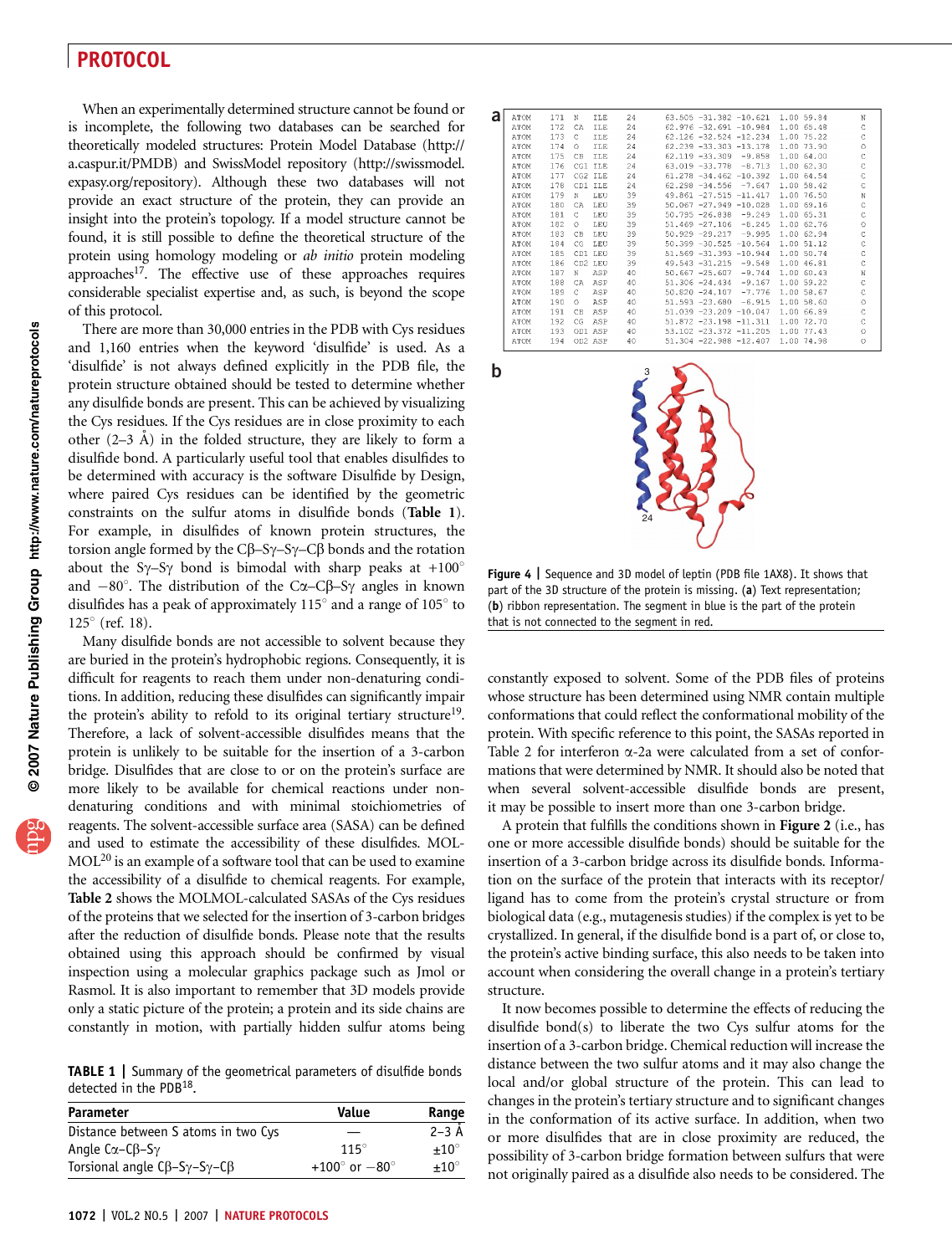| Protein                | $Cvs-1$ | SASA (%)     | $Cvs-2$ | SASA (%)     | <b>Classification</b> |
|------------------------|---------|--------------|---------|--------------|-----------------------|
| Interferon α-2a (1ITF) |         | $8.0 - 23.9$ | 98      | $0 - 3.3$    | Accessible            |
|                        | 29      | $0 - 12$     | 138     | $3.2 - 14.4$ | Accessible            |
| Leptin (1AX8)          | 95      | 17.4         | 146     | 18.4         | Accessible            |
|                        | 23 [L]  | 0.3          | 93 [L]  | 0            | <b>Buried</b>         |
|                        | 139 [L] | 0            | 199 [L] | 0            | <b>Buried</b>         |
| FAB (1CBV)             | 22 [H]  |              | 98 [H]  | 0            | <b>Buried</b>         |
|                        | 148 [H] | 0.3          | 203 [H] | 0            | <b>Buried</b>         |
|                        | 219 [L] | 66.5         | 136 [H] | 50           | Accessible            |

TABLE 2 | The solvent-accessible surface area (SASA) of Cys residues for interferon <sup>a</sup>-2a, leptin and the Fab. PDB codes are given in brackets. Chain names are given in square brackets. The range of SASA is given for the set of conformations found in the 1ITF PDB file for interferon α-2a.

procedure for determining the amount of structural change as a consequence of the chemical modification of the disulfides is described in the next section.

#### Strategy for part 2 of the procedure—modeling the effects of modifying the disulfide bond on the structure of the protein

The aim is to define the effect of inserting a 3-carbon bridge into each of the accessible disulfides of a protein. Evaluation of the structural behavior of the protein after modifying its disulfide bonds and PEGylation of the protein (if appropriate) can be conducted using the flowchart shown in Figure 5. Ideally, the disulfide into which the 3-carbon bridge will be inserted will be the most accessible disulfide bond. Its modification should result in the smallest possible change in the protein's tertiary structure (Fig. 5). The first modeling study should be conducted by inserting a single 3-carbon bridge into the disulfide of a monomeric protein. In the case of multimeric proteins, our experience suggests that the best approach is to insert a single 3-carbon bridge into each of the monomers that make up the protein $13$ .

As the insertion of a 3-carbon bridge requires the reduction of a disulfide, we start by determining the effect of reducing a disulfide on a protein's structure. The molecular modeling studies described in this protocol $9,21,22$  were conducted using the integrated molecular modeling packages Maestro version 6.5 and Macromodel version 9.1. They are distributed by Schrödinger (http:// www.schrodinger.com). The advantage of these two packages is that the graphical user interface ensures an easy setup for the calculations required, and the builder menu provides tools for the modification of disulfide bonds and for building novel structures. Although the topology and parameters for non-standard residues are automatically sorted, we recommend that the user recheck the structures and the parameters generated. Several different force fields are available and the solvent can be taken into account implicitly using the generalized Born surface area method. The additional effect of solvent collisions with the protein can be considered using stochastic (Langevin) dynamics<sup>23</sup>. Comparative studies of molecular dynamics simulations with the explicit solvent and of stochastic dynamics simulations with the implicit solvent have shown that the results of these simulations are comparable $9,24$ .

Macromodel has some limitations when used for these kinds of studies. The current version is not suitable for running simulations in parallel, and the software is not suitable for simulation of systems with explicitly defined solvent molecules. In addition, we have encountered some problems with the number of atoms when we tried to simulate PEGylated asparaginase using an all-atom force field. This led us to use a united atom force field.

Many free molecular dynamics software packages are available and they can also be used to achieve a similar result. However, with these software packages, it can be difficult for inexperienced users to set up the calculations for (i) new structures, (ii) novel topologies, (iii) parametrization of the atom types and (iv) connectivities between atoms. However, it is possible to select software that is suitable for the hardware available to the user. Using these programs, simulations can be run in parallel mode on cluster systems such as AMBER, NAMD or GROMACS. Simulations can also be carried out on fully solvated systems using NAMD, GROMACS or CNS-SOLVE, or using either implicit or explicit solvation methods in AMBER.

Start with the 3 D model of the protein obtained from procedure 1 Validate the molecula dynamic simulation protocol Examine the confidence in the controller of the native protein Examine the conformational flexibility of the reduced protein Modify the disulfide bond Carry out the simulation of the modified protein Examine the conformational flexibility of the modified protein Examine the effects of modifying the disulfide bond on the protein's 3 D structure and its active site Compare the structure of the modified protein with the structure of the native protein Compare the theoretical results with the experimental data

Figure 5 | Strategy for evaluating a protein's structure after the insertion of a 3-carbon bridge across a disulfide bond.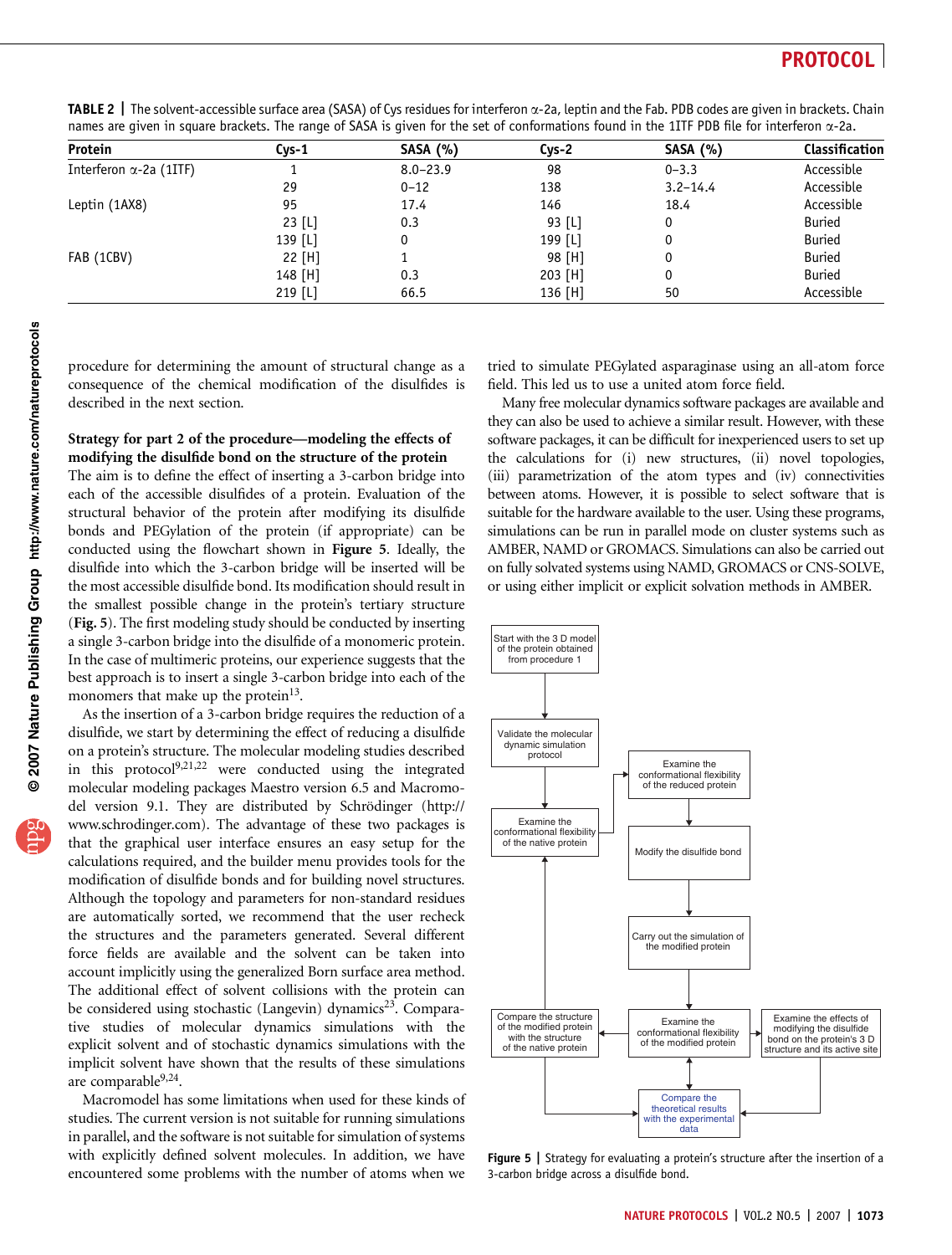A schematic procedure for part 2 of the protocol is now described; it is a prerequisite that a complete 3D model of the protein is available from part 1.

When using other software packages, it is necessary to validate the molecular dynamics simulation protocol. Start by running a simulation whose result is already known. Our validation procedure examines the effect of two types of simulation on the structure of a protein. The first simulation, performed using CNS-SOLVE software, is carried out with the protein fully solvated with explicit water molecules. The second is a stochastic dynamics simulation carried out with implicit solvent representation. This is implemented in Macromodel. The resulting structural simulation trajectories need to be comparable. These types of experiments will indicate whether stochastic simulations using implicit water representation (implemented in Macromodel) are suitable for modeling the protein in its (i) native, (ii) disulfide-reduced and (iii) 3-carbonbridged forms. When other software is used, we recommend that a simulation is also conducted with interferon  $\alpha$ -2a using the PDB entry '1ITF'.

Another important internal control of the present methodology consists of running a structural simulation of the native protein. This strategy can also be used to compare the structure of the native protein with that of the modified protein. Such an analysis provides additional information about the conformational flexibility of the native protein, which, typically, should not unfold or change its conformation at the end of the simulation.

At this time, it is also possible to run the simulation of the protein with the two sulfur atoms of a reduced disulfide bond; that is, the sulfurs are not connected. The protein's structure should not change significantly. If it does, special care may be required during the experimental work to ensure that there is minimal propensity for the protein to aggregate when the protein's disulfide is reduced. This can be achieved using additives (e.g., Arg) or by the careful selection of buffers<sup>11</sup>. Knowing that special chemical conditions will be required to reduce a protein's disulfide can save experimental time and effort. In this context, it should be noted that most of the literature about the reduction of protein disulfide bonds focuses on their complete reduction; that is, including the non-accessible disulfides in the protein's interior that require protein denatuation<sup>6</sup>. Far less has been published about the site-selective reduction of accessible disulfide bonds.

Once it becomes clear that a disulfide bond can be broken without altering the protein's tertiary structure or that experimental conditions can be defined that continue to preserve its structure, the 3-carbon bridge can be inserted in the structure and the simulation repeated. The simulation conditions used should be the same as those used for the native protein. This step can be followed by adding PEG, if required. Insertion of the 3-carbon bridge is achieved using a molecular builder (Maestro). If PEG is to be added, its initial structure is determined using a conformational search. As our experimental data suggest that the size of the PEG does not affect the protein's biological activity<sup>10,13</sup>, we use a small PEG for our modeling studies to minimize the time required for the simulation.

Structural snapshots of the modified protein from the simulation can be overlaid and the root mean square deviation (RMSD) calculated. Overlaid structures can be visualized as ribbons (i.e., traces of the backbone) and can be used as an indicator of motion in those parts of the protein that have undergone change with time. High RMSD values indicate that the protein is flexible and that its structure has changed significantly during the simulation. It is also possible to calculate the RMSD for selected regions in the protein during this analysis. The resultant trajectory can be converted into PDB files and a variety of software used to analyze the dynamic and structural properties of the protein. Software examples are MOLMOL, VMD, VEGA ZZ and gOpenMol.

The global changes in a protein's structure after its PEGylation can be evaluated by comparing the structural snapshots of the modified structure with the structural snapshots of the native protein. The structural snapshots of two different simulations can be overlaid and any global changes in secondary structure inspected visually. In addition, the RMSD values can be calculated for regions of interest (e.g., active site).

Overall, the structure of the active surface of the 3-carbonbridged protein has to be compared with the same surface in the native protein. This comparison will determine whether significant change has occurred. In the case of PEGylation, the active surface may appear to be obscured by the PEG moiety. However, if the protein's tertiary structure is maintained, our experimental data show that the PEGylated protein continues to have biological activity $10,13$ .

**puor G gni hsil buP er ut a N 7002**

**@** 2007 Nature Publishing Group http://www.nature.com/natureprotocols **w w//: ptt h**

#### MATERIALS EQUIPMENT

- .Personal computer with an Internet connection and Java-enabled web browser (see EQUIPMENT SETUP)
- .Internet Explorer or Firefox software (http://www.mozilla.com/en-US/firefox/) .Linux cluster with Suse 10.0 operating system and Sun Grid Engine (SGE) queuing software; as an alternative, Microsoft Windows XP/2000 or Linux Suse 10.0 or workstation or MacOS X personal computer
- .Jmol (http://jmol.sourceforge.net/) (see EQUIPMENT SETUP)
- .MOLMOL (see EQUIPMENT SETUP); as an alternative, Deep View (http:// www.expasy.org/spdbv/program/spdbv37sp5.exe) or VMD (http://www.ks.uiuc.edu/ Development/Download/download.cgi?PackageName=VMD) or Rasmol (http:// www.openrasmol.org/)
- .Disulfide by Design
- Schrödinger suite including Maestro and Macromodel (see EQUIPMENT SETUP); as an alternative, AMBER (http://amber.scripps.edu/) or CNS-SOLVE 1.1 or GROMACS (see EQUIPMENT SETUP)

#### EQUIPMENT SETUP

Personal computer Any modern computer that is connected to the Internet can be used for part 1 of the procedure. It requires a Java-enabled web browser. For simplicity, the setup procedure is described for a computer with a Windows operating system. If the browser is not Java enabled, the Java Runtime Environment (JRE) (Sun Microsystems; http://java.sun.com) has to be downloaded and used to Java-enable the browser. For some versions of Internet Explorer, select 'Tools' and then choose 'Internet Options'. In the 'Security' tab, choose the 'Custom Level' button. If the 'Java Permissions' section exists, choose Low, Medium or High safety. In the same window, 'Active Scripting' and 'Scripting of Java Applets' should then be enabled.

Jmol The Jmol software can be downloaded from http://jmol.sourceforge.net/ by following links for the download and choosing the file for the appropriate computer platform (zip file extension). The current stable version is Jmol-11.0.RCX, where X depicts the version update. Software is under regular development, so changes in the version number can be expected. The file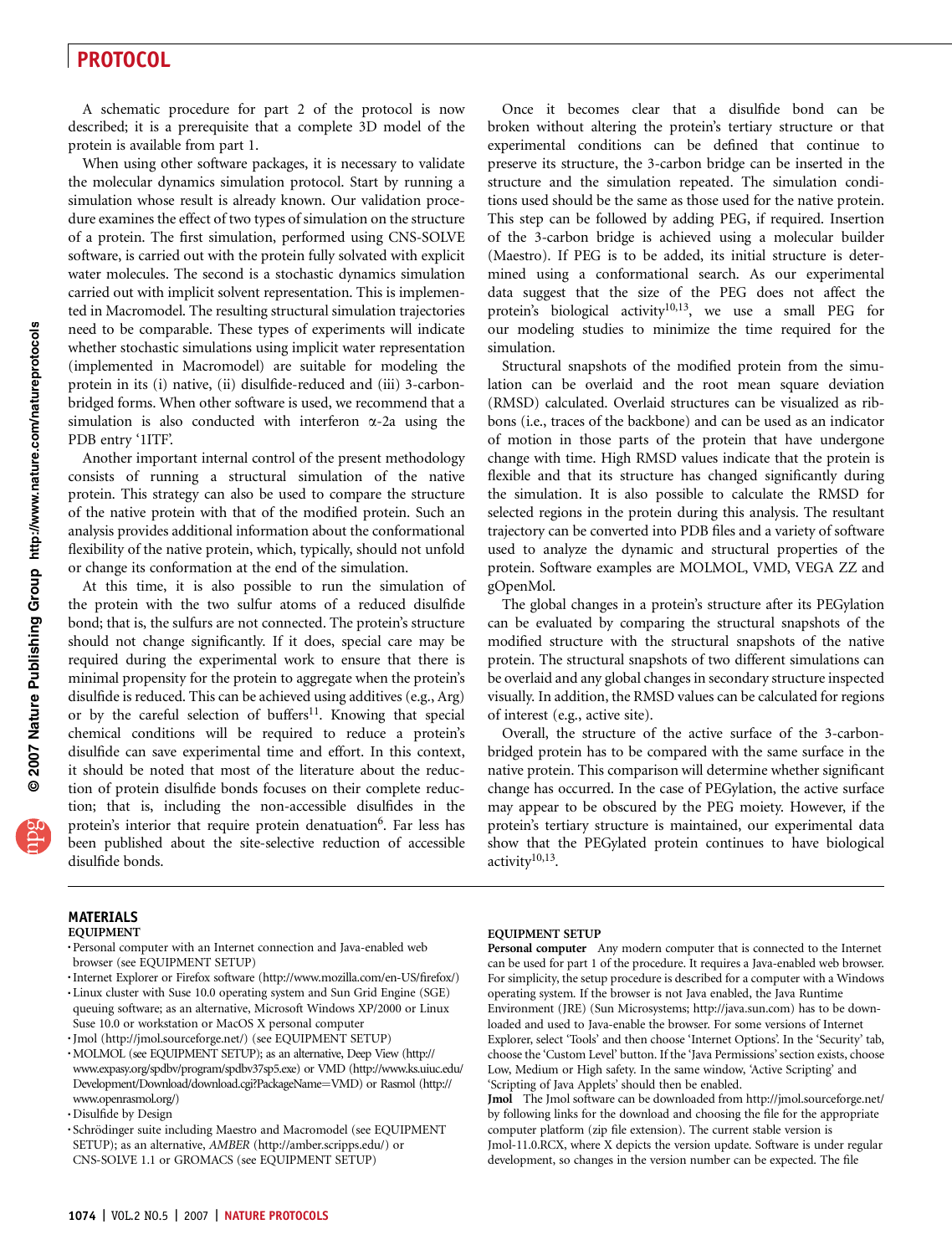'jmol-11.0.RCX.zip' can be saved in a new directory denoted 'c:\xxxx'. The term 'xxxx' is a string without spaces, because some modeling software may not support spaces in filenames. This is primarily due to historical reasons and compatibility issues with the Unix/Linux operating systems. Windows Explorer is used to find the downloaded files at the saved location, and with a right-click of the mouse, choose 'Extract All'. Specify the directory to which the file should be saved as 'xxxx'. The files are extracted and placed into the specified directory 'c:\xxxx\jmol-11.0.RCX'. The software can be started by double-clicking on the file called 'jmol.bat' or a shortcut can be created on the Desktop. This is done by right-clicking on the Desktop and selecting the 'New/Shortcut' option, and then browsing through the file system to select 'c:\xxxx\ jmol-11.0.RCX\jmol.bat'. Then click OK to finalize the creation of the shortcut. Detailed instructions on using Jmol can be found on Wikipedia (http://wiki.jmol.org/index.php/ Main Page).

MOLMOL The MOLMOL software can be used as molecular graphics software to visualize the protein's structure. However, it does not depict non-protein moieties with ease. In our protocol, the use of MOLMOL to calculate the solvent-accessible surface is described. The software can be downloaded from ftp://ftp.mol.biol.ethz.ch/software/MOLMOL/win/ as three executable files. They can be saved in the new 'c:\xxxx\molmol' directory. Executing all three files will extract all the necessary files for MOLMOL to run. The program can be executed by double-clicking the 'molmol.exe' file in the 'c:\xxxx\molmol' directory. Alternatively, a shortcut can be created on the Desktop; that is, rightclick on the Desktop and select the 'New/Shortcut' option.

Disulfide by Design software Probable disulfide bonds can be confirmed using Disulfide Bond by Design. This free software can be downloaded from the http://www.ehscenter.org/dbd/ website after registration. The downloaded

'DbDInstall.zip' file should be decompressed, and the 'DbDInstall.exe' file is used to install the software into its default location (c:\Program Files\ WSU\Disulfide by Design). Follow the on-screen instructions provided during the installation. The software is started by clicking 'Start/Programs/ DisulfidebyDesign'.

Computing platforms Our preferred platform to run molecular modeling software is the Linux operating environment. Windows versions are also available for most packages, but we have not used them. The setup of the molecular modeling programs requires some knowledge of information technology and of the Linux environment, or of Windows if it is used.

Schrödinger suite including Maestro and Macromodel Macromodel is used for molecular mechanics calculations, conformational searches and stochastic and molecular dynamics simulations. It is part of the Schrödinger modeling suite and can be run though the graphical user interface Maestro. It also includes a molecule builder and is needed to insert the 3-carbon bridge. This software is commercially available and a trial version can be obtained through the http:// www.schrodinger.com website. The software has comprehensive installation instructions, a user guide and tutorials. The procedure described here requires licenses for the use of the Maestro and Macromodel packages.

CNS-SOLVE 1.1 and GROMACS Publicly available and freely offered molecular modeling software can be found on the home pages of developer research groups such as Gromacs (http://www.gromacs.org) and CNS-SOLVE (http:// cns.csb.yale.edu/v1.1/). Although this software can be used for most of the calculations described in this protocol, the lack of a graphical user interface for the calculation setup can present some difficulties for the non-expert trying to perform these calculations.

### **PROCEDURE**

### Part 1: identifying and locating disulfides  $\bullet$  TIMING 1-3 h depending on experience

1| Use a good site to browse a protein's sequence and its 3D model, such as the National Center for Biotechnology Information (NCBI) web page (http://www.ncbi.nlm.nih.gov/gquery/gquery.fcgi). A search can be carried out across several databases starting from this web page.

2| Enter a keyword or protein name into the search box. After you click on the 'GO' button, the results are presented in a table on the next screen.

3| Check whether a 3D model is available by observing the number of hits next to the 'Structure' link. Provided it is not zero, click on that link. The results are given as the PDB entry and its title. Although it is possible to follow the link on the PDB entry and observe the protein's 3D structure, the visualization software embedded in the PDB web pages is more powerful for this analysis. Jmol software can be used for off-line visualization as described later.

▲ CRITICAL STEP Read the description of the PDB file carefully as the appearance of the protein's name in the title does not mean that the PDB entry will have a 3D structure for the protein.

4| If the protein of interest is found, note the PDB entry. Then proceed to Step 10 of this procedure. If it is not found, use the search facilities of the PDB as described in Steps 5–9.

- 5| Open the PDB web page (http://www.pdb.org) in the web browser.
- 6| In the search box, type the name of the protein and click the 'SEARCH' button.
- 7| View the results displayed on the next page (ten results per page), which are sorted by their relevance.

8| If the protein of interest is not located owing to lack of hits, or if there are too many hits, narrow the search using the 'Advanced Search' feature. This allows several query criteria to be combined to widen or narrow the search. This type of query can be defined using the dropdown menu. The keyword-style query can contain a protein's name and it can be evaluated before adding the next query using the '+' button.

9| If many protein structures are found, it is possible to narrow the search by defining the species of the organism from which the protein was purified. For detailed help on searching and an explanation of the options available, see http://www.pdb.org/ pdbstatic/tutorials/tutorial.html.

10| Once the 3D model of the protein is found, download the PDB file for an off-line analysis using Jmol. It is also possible to visualize the protein's structure online, but we will not describe this option. Click the 'Download Files' link that is located on the left-hand side of the screen for the selected protein entry. The menu will expand. Right-click on the 'PDB file' link. This will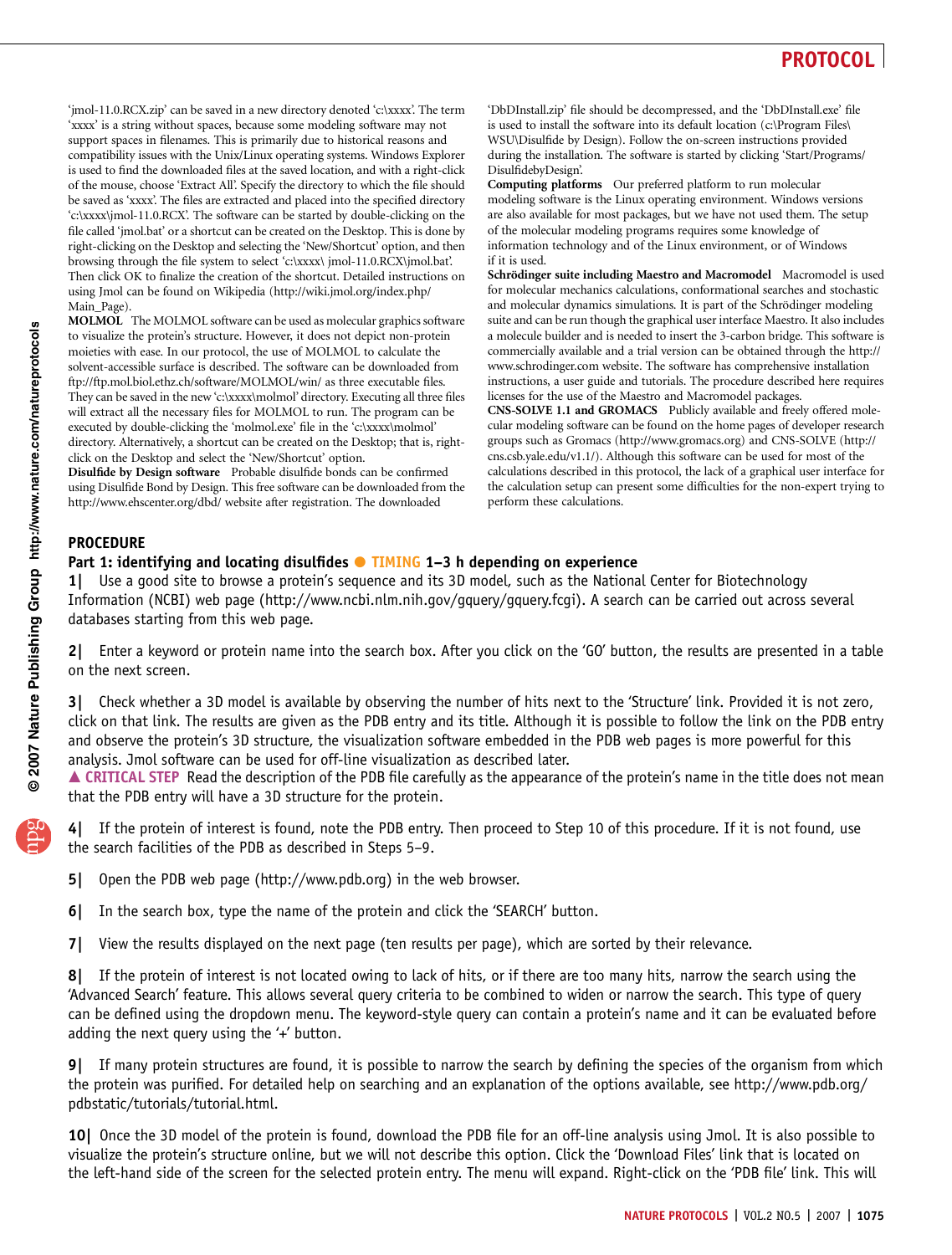offer a Windows menu with the 'Save Target As' option. Left-click on that option and save the file in a directory on your hard disk. The PDB files with NMR-based structures may have several different models that fulfill NMR restraints. The file should be edited and the models saved in separate files for a successful analysis.

11| Using the shortcut for Jmol, start the visualization software. Using the 'File/Open' menu item, find the saved PDB file and open it. The default view is 'Ball and Stick representation'. Rotate the molecule by holding down the left mouse button and moving the cursor.

12| To visualize the Cys residues and to locate the disulfide bonds, use the 'Select' command. Right-click in the molecule's window and expand the menus by moving the mouse cursor over to the menu items. Select 'Protein/by residue Name' and left-click on 'CYS'. Change the representation of the selected atoms by a right-click and expand the menus into 'Style/ Atoms'. Click on '75% Van der Waals'. The atoms of the Cys residues will be seen as spheres and will be distinguished from the rest of the protein's atoms. The sulfur atoms are represented in yellow. If a disulfide bond exists between two sulfur atoms, the atoms will be seen in close proximity to each other (Fig. 6). Using this approach, visualization of the Cys residues allows the detection of (i) the presence of disulfide bonds, (ii) their spatial arrangement within the protein's 3D structure and (iii) their accessibility to solvent and reagents.



Figure 6 | Screen capture of Jmol software. This shows interferon  $\alpha$ -2a with the Cys residues represented as Van der Waals surfaces.

13| As some parts of the protein may be absent from the PDB file because they have not been experimentally determined, assess which segments are missing. Look at the protein's backbone representation and search for breaks in its structure, or examine the PDB file using a text editor; that is, determine whether some residue numbers are missing in the ATOM rows of the PDB file. If this is the case, the missing parts can be modeled using loop modeling or homology modeling. The modeling of missing sequences can be carried out using the homology modeling servers at the web addresses http://www.expasy.org/swissmod/SWISS-MODEL.html and http://www.bmm.icnet.uk/people/paulb/3dj/form.html. The loop modeling servers are found at http://mordred.bioc.cam.ac.uk/~rapper/ and http://protein.cribi.unipd.it/lobo/. Although a detailed description of how to model the missing parts of the protein's structure is beyond the scope of this protocol, instructions and tutorials are provided at these websites.

14| Use additional tools to confirm the disulfide bonds detected in Step 12, if desired. These optional tools use the quantitation of the geometric parameters given in Table 1. Disulfide bonds can be detected using the Disulfide by Design software package. Start the program by clicking the menu item 'Start/Programs/DisulfidebyDesign'. Recall the previously saved PDB file by clicking the 'Load Structure' button and start the analysis by clicking the 'Run' button. This program searches for the relative proximity of any Cys residues, assesses their arrangement and checks whether pairs of residues have the geometry and the angles typical of a disulfide bond. The program will report several pairs of residues that may or may not be Cys. A disulfide bond is most likely to form if there are two paired Cys residues (Fig. 7).

15| Evaluate the accessibility of disulfide bonds to solvent using the MOLMOL software. Start the software by double-clicking the molmol desktop icon (if created in software setup) or by using Explorer to double-click the 'molmol.exe' file in the 'c:\xxxx\molmol' directory. Load the PDB file by selecting the menu item 'File ReadMol PDB' and finding the file at the saved location. To calculate the SASA, select the menu item 'Calc Surface'. A new dialog window will open. This is used to define the parameters for the calculation. The default values are acceptable. If a detailed report is required, the box called 'by atom' can be ticked. The software will then estimate the solvent accessible and the total surface area of the protein residues, followed by a percentage for the accessibility of each residue to solvent. Residues with a high percentage will have the greatest likelihood of being exposed to solvent. On the basis of our experience, we have classified a disulfide bond as 'buried' if the accessible surface of both of the Cys residues is less than 5%. If the SASA of one of the Cys residues in a disulfide bond is more than 10%, then it is reasonable to conclude that the disulfide bond is sufficiently accessible to solvent for it to be available for chemical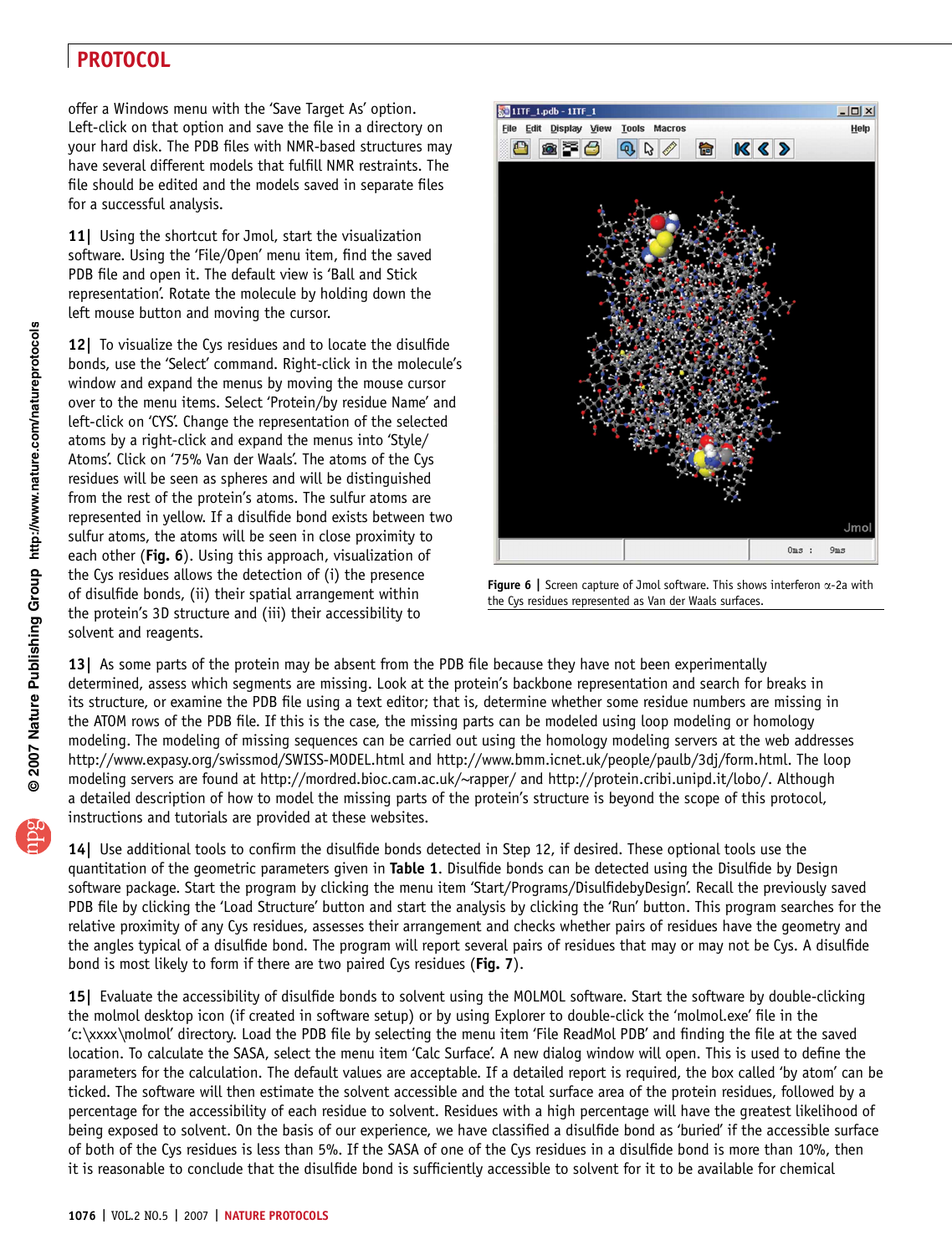reduction. The Cys residues that cannot be simply classified as being accessible to solvent will have to be examined using a combination of visualization and analytical tools.

**A CRITICAL STEP** Keep in mind that the PDB file is a static snapshot of a dynamic protein structure that is constantly moving and changing with time. This is especially true of the residues that are close to the surface. They have fewer stabilizing intra-protein interactions and they are more exposed to collisions with the solvent and other surrounding molecules. This means that some Cys residues that appear to be inaccessible might become intermittently exposed to the solvent and would therefore be available for chemical modification over a period of time. This dynamic situation can be investigated using molecular simulation of native proteins as described in part 2 of this protocol.

| Disulfide by Design V 1.20   |                                                           |       |           |     |       |               |     |           |        | $-10X$ |
|------------------------------|-----------------------------------------------------------|-------|-----------|-----|-------|---------------|-----|-----------|--------|--------|
|                              |                                                           |       |           |     |       | Residue Pairs |     |           |        |        |
| Design Disulfides            |                                                           | Chain | Residue 1 | AA  | Chain | Residue 2     | AA  | Chi3      | Energy |        |
|                              |                                                           |       |           | CYS |       | 98            | CYS | $+80.05$  | 2.77   |        |
| Load Structure               |                                                           |       |           | CYS |       | 103           | VAL | $-57.03$  | 2.34   |        |
|                              |                                                           |       | 11        | SER |       | 155           | THR | $-66.67$  | 2.15   |        |
|                              |                                                           |       | 17        | LEU |       | 84            | PHE | $+119.60$ | 3.72   |        |
|                              |                                                           |       | 29        | CYS |       | 138           | CYS | $-73.57$  | 3.05   |        |
| Run                          | Create PDB file                                           |       | 29        | CYS |       | 141           | GLU | $+124.48$ | 4.74   |        |
|                              |                                                           |       | 32        | ASP |       | 138           | CYS | $+117.69$ | 5.03   |        |
|                              |                                                           |       | 38        | PHE |       | 150           | SER | +98.50    | 2.62   |        |
|                              |                                                           |       | 42        | GLU |       | 115           | SER | $-89.77$  | 1.41   |        |
|                              |                                                           |       | 52        | THR |       | 55            | VAL | $+128.96$ | 6.27   |        |
| Save Results                 | Quit                                                      |       | 55        | VAL |       | 115           | SER | $-85.42$  | 0.55   |        |
|                              |                                                           |       | 57        | HIS |       | 95            | LEU | $-86.28$  | 2.44   |        |
|                              |                                                           |       | 77        | ASP |       | 80            | LEU | $-88.89$  | 3.93   |        |
|                              |                                                           |       | 136       | SER |       | 139           | ALA | $+94.93$  | 5.02   |        |
| Options                      |                                                           |       | 155       | THR |       | 160           | SER | $-72.86$  | 2.61   |        |
| $\nabla$ Intra-chain         |                                                           |       |           |     |       |               |     |           |        |        |
|                              |                                                           |       |           |     |       |               |     |           |        |        |
| $\nabla$ Inter-chain         |                                                           |       |           |     |       |               |     |           |        |        |
| $\nabla$ Build Cb for Gly    |                                                           |       |           |     |       |               |     |           |        |        |
| Chi3 angle tolerance         |                                                           |       |           |     |       |               |     |           |        |        |
|                              |                                                           |       |           |     |       |               |     |           |        |        |
| $-80$ or $+100$ degrees $+/$ | $30 \div$                                                 |       |           |     |       |               |     |           |        |        |
| Ca - Cb - S angle tolerance  |                                                           |       |           |     |       |               |     |           |        |        |
|                              | 114.6 degrees +/- $\boxed{10 - 1}$                        |       |           |     |       |               |     |           |        |        |
|                              |                                                           |       |           |     |       |               |     |           |        |        |
|                              |                                                           |       |           |     |       |               |     |           |        |        |
|                              | Current structure file: K:\research\interferon\IITF 1.pdb |       |           |     |       |               |     |           |        |        |
|                              |                                                           |       |           |     |       |               |     |           |        |        |
|                              |                                                           |       |           |     |       |               |     |           |        |        |



16| After establishing that a protein has disulfide bonds, determine the change in its structure after the insertion of a 3-carbon bridge. A literature search for the ligand or receptor binding surface should aim to define the residues involved in receptor– ligand interactions. Using Jmol, it is also possible to examine the position of the modified disulfide bonds with respect to the active surface. Predicting the effects of the modifications on the protein's structure, with specific reference to its potential receptor or ligand binding interactions, is described in part 2 of this protocol.

### Part 2: modeling the structural effects of modifying disulfide bond(s)  $\bullet$  TIMING Approximately 3 weeks—an experienced modeler could set up all of the calculations in 3 h

17| For software validation if software other than Macromodel is utilized (optional), perform the following simulation on interferon  $\alpha$ -2a in the first instance.

18| Transfer the saved PDB file of the protein and resave it in a new location using the Linux file system.

19| Open a Unix shell and change the directory's location to the file in which the protein's structure is saved. Start the Maestro package by typing 'maestro' in the Unix shell.

20| Start a new project by selecting the 'Project/New' menu item and type a new name followed by clicking the 'Create' button. Use the 'Project/Import' menu item to insert the protein's structure into the workspace. A new window will appear in which you have to select the PDB format by clicking on the 'Format' dropdown menu; the default is Maestro. Select the filename with the protein's structure and click the 'Import' button.

21| As atoms in the protein imported from the PDB format are usually gray in color, to distinguish different types of atoms, change the color of all the atoms using the menu item 'Display/Atom Coloring' and select 'Element'. Click on the 'All' button.

22| Check if the hydrogen atoms are included in the PDB file, because most of the structures are derived from X-ray crystallographic studies and, as such, do not include hydrogen atoms. Therefore, the explicit hydrogen atoms have to be added to the structure (Step 25). In addition, the disulfide bonds are not created automatically. The simplest way to address these issues is to execute a sequence of scripts that have to be installed separately.

23| Execute the script from the menu 'Scripts/Connect Disulfides'. It will connect all the S atoms from the Cys residues that are less than or equal to 3.2 Å apart.

24| Confirm that the correct disulfide bonds have been created using the information found in the literature or from the results obtained using Disulfide by Design.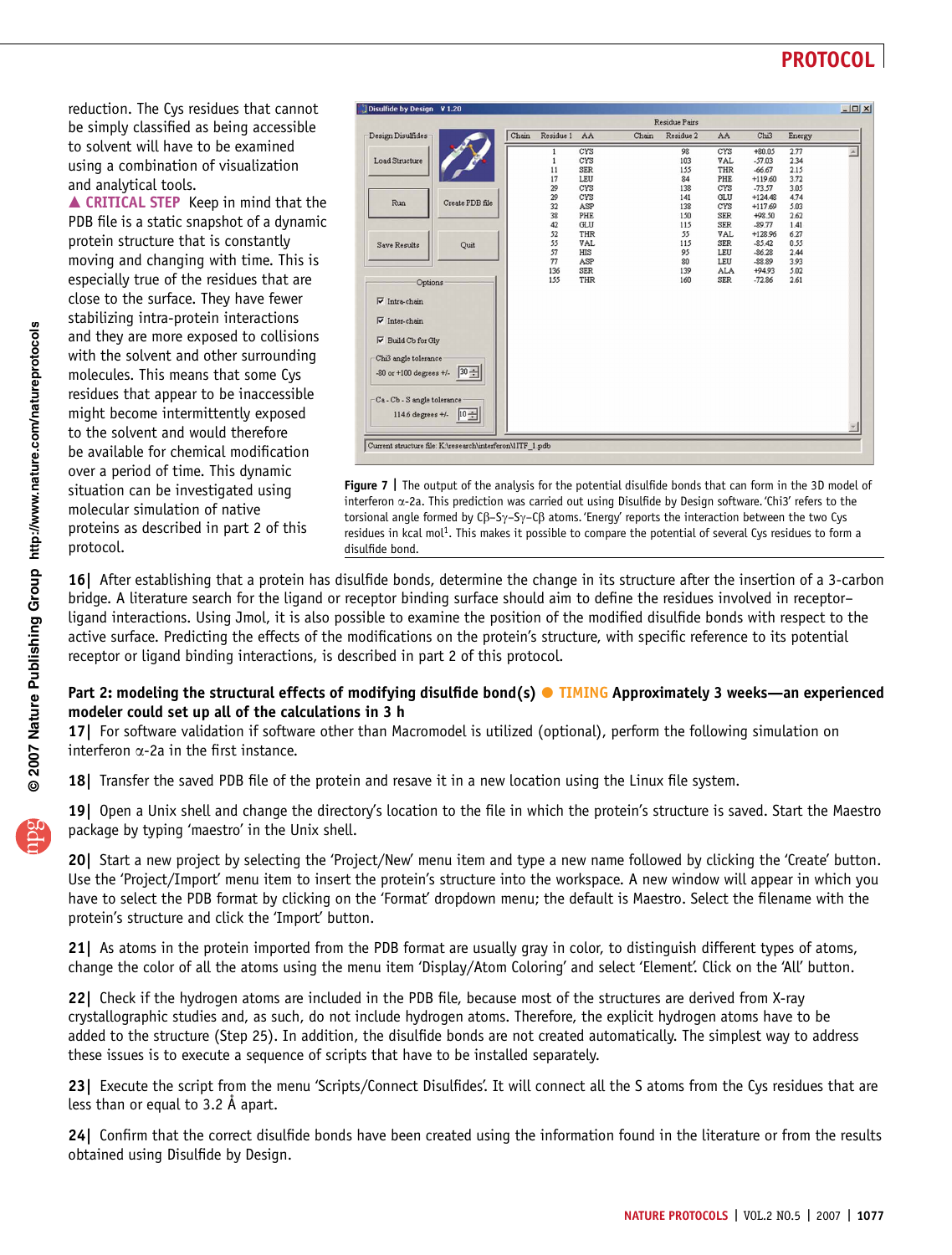25| Prepare the protein for the simulation by using the script "Scripts/Protein Preparation Wizard" which offers several options. They can be used to prepare the protein for the simulation. The additional functions in the script will be available only if you have licenses for Epik and Glide. Click on the 'Fix Structure' button to assign the bond orders and to add the hydrogen atoms.

26| To evaluate whether there are any ligands in the structure or unusual residues, click the 'Find Hets' button. As these residues or ligands may be important to preserve the correct structure of the protein, an informed decision has to be made about whether they can be removed from the structure before carrying out the simulation. For example, three zinc ions are essential for the folding of the CBP/TAZ1 domain into a functional conformation (PDB entry 1U2N and references therein).

27| Click the 'Run Protein Assignment' button to optimize the states of the hydroxyl, Asp, His and Gln residues.

28| Use Epik to set the protonation states of the residues at the desired pH (optional).

29| If a Glide license is available, run a constrained refinement using 'Run Impref Minimization' to remove the initial steric clashes and to optimize the positions of the hydrogen atoms that were added in Step 22.

30| Save the resulting structure of the unmodified protein in the Maestro file format using 'Project/Export' and give it a new name. This structure can be used to run a simulation protocol and the results are used to determine whether the protocol is suitable for the protein. In the following steps, we describe the procedure that we used for the simulation of interferon  $\alpha$ -2 by stochastic dynamics<sup>9</sup>. The same setup can be applied to all other simulations of the reduced and the modified protein.

31| Select the 'Applications/Macromodel/Dynamics' option from the menu. A new window will open that offers several different pages under tabs.

32| Select the tab named 'Potential'. Using the dropdown menus, set up calculations using the OPLS\_2005 force field and WATER solvent. This will, in turn, set up appropriate parameters for the dielectric constant charges (1.0) from force field, and extended cut-off values for Van der Waals (8.0), electrostatic (20.0) and H-bond interactions (4.0) A˚.

33| If the simulation does not require constraints, select the 'Constraints' tab and press both 'Reset All' buttons. If simulation of the protein's substructures is not required, select the 'Substructure' tab and clear the selection by pressing the 'X' button. The substructure feature should be considered if the size of the molecule exceeds the atom limit of Macromodel and the simulation fails. The atom limit is not clearly defined in the manual; for example, we could not carry out a simulation of asparaginase (a multimeric protein with more than 9,000 atoms) using all-atom force field. In such cases, we recommend that the PEG moiety and the region around the disulfide bond that requires modification be selected as a substructure.

34| On the 'Mini' page, select the 'PRCG' method and 2,500 as the maximum number of iterations. Set the convergence on 'Gradient' to a threshold of 0.05. This combination should provide a stable starting structure for the molecular simulation. Other values can be considered; however, a low number of iterations (fewer than 500) and a high convergence gradient (greater than 0.5) might not provide a stable starting structure for the dynamics—which can then fail. Otherwise, a small convergence gradient (less than 0.01) during the optimization step might not be achieved and the simulation step will not start.

35| On the 'Monitor' page, set the number of structures to be sampled to 200. Higher numbers are possible, but handling the structures becomes less practical. Another option is to set up additional monitors that will record selected distances, angles and hydrogen bonds.

36| On the 'Dynamics' page, use the dropdown menus to select the 'Stochastic dynamics' method for simulation and 'Bonds to hydrogens' SHAKE method. We have carried out simulations on 300 K with a timestep of 1 fs. The system was equilibrated for 10 ps with a simulation of 2,000 ps. It is important to note that the timestep of 1 fs in combination with a SHAKE constraint 'Bonds to hydrogens' is sufficiently small to prevent stretching bond lengths to unrealistic values. The 10 ps equilibrium is a period during which a system can equilibrate when it is heated from 0 to 300 K. If the protein is unstable (i.e., loses its tertiary structure) during this initial period of simulation, the equilibrium period can be set to longer values. For AMBER software, this equilibrium period can be up to 1,000 ps. We experimented with the duration of the simulation for reduced interferon  $\alpha$ -2a and found that the RMSD value plateaus before 2,000 ps. For simulations with leptin, a shorter period of 1,600 ps was needed to achieve the plateau values of the RMSD. Therefore, our recommendation is to increase the duration of the simulation of the RMSD until a plateau value is reached.

37| Depending on the queue system used and personal preference, it is possible to proceed according to either option (A) or option (B) as described below. Schrödinger software provides support for the portable batch system, a load sharing facility and SGE queuing systems. The installation is described in the Maestro documentation. In either case, the results of the simulation are recorded in several different files. Of primary interest are the files 'selected\_name-out.mae', which contains the 200 structures (i.e., snapshots of the simulation), and 'selected\_name.log', which contains information on the progress of the minimization and simulation and records of total energies and temperatures every 10 ps during the simulation.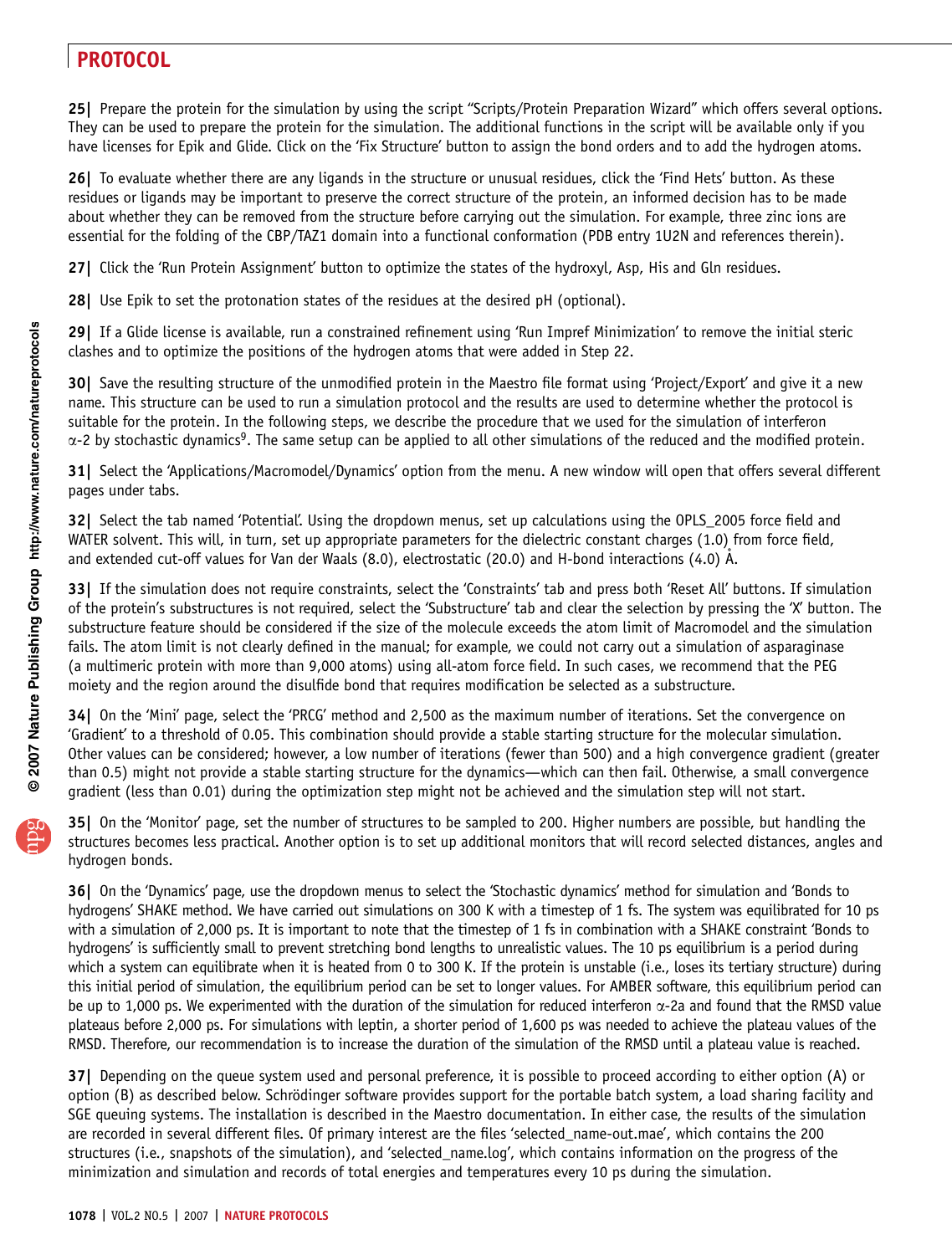### (A) Using the batch job submission

(i) Press the 'Write' button and open a new window. The initial structure and batch (command) file will be written under the 'selected\_name', which, in turn, can be submitted as a batch job as the command '\$SCHRODINGER/bmin selected\_name'. The simulation cannot be monitored using Maestro. The Linux batch queue has to be interrogated to find out whether the job has finished.

### (B) Using the queue system within Maestro

- (i) Press the 'Start' button. A new window will open and the simulation can be submitted under 'selected\_name' to a queue that is defined in the dropdown menu for 'Host:'. The simulation can be followed through the 'Monitor' window (Applications/Monitor).
- 38| Analyze the simulation using freeware molecular graphics packages (option A) or Maestro (option B).

### (A) Analysis using freeware packages

- (i) As freeware packages (VMD, VEGA ZZ) do not read the Maestro file format, convert the file into a PDB file format. Import the 'selected\_name-out.mae' file with the 'Import all structures' and 'Replace Workspace' boxes checked. They are red in color. To save the files, use the 'Export' feature. From the dropdown menu, select the 'PDB' format. Check the box 'Selected entries', which is red in color. From the dropdown menu, select 'Export each entry as an individual file' with 'File name + automatic number' selected for the 'File names are' option. Give the file a name and press the 'Export' button. This will create 200 new PDB files that can be analyzed separately or concatenated into a single file for analysis.
- (ii) As the automatic numbers given during the export will result in the listing of the files being in non-numerical order, modify the filenames by adding '00' in front of each structure number for structures 1 to 9, and by adding '0' to the front of each structure number for structures 10–99. Packages such as VEGA, VMD and MOLMOL can be used for this analysis and for producing graphs of the RMSD.

### (B) Analysis using Maestro

- (i) Use 'Project/Show Table' to open a new window in which structure names and their corresponding properties are shown in a table. Select a structure by clicking the diamond in the 'In' column in the corresponding row. The selected structure will be displayed in the graphics window. Selection of multiple structures can be achieved using the Shift or Ctrl keys on the keyboard and then clicking on the diamonds for the structures of interest. For example, the conformation of the protein at the start and at the end of the simulation can be compared by selecting the first and the last structure.
- (ii) Follow the dynamic behavior of the structures using the ePlayer options and by playing the trajectory forward or backward. If the first snapshot from the simulation is shown on the screen, the snapshots of the conformations taken at different time points during the simulation can be viewed by pressing 'Play' on the ePlayer. This will lead to a review of the changes in the protein's conformation with time.
- (iii) Follow the changes in protein structures and other properties that occur during simulation by calculating selected properties. In particular, RMSD and the distance between selected atoms are usually of greatest interest. For example, monitoring RMSD makes it possible to track the displacement of the atoms during the simulation as well as the deviation in an atom's position at specific times. To monitor RMSD values, select all of the structures in the trajectory. From the menu 'Tools/Superposition', select the atoms for which the RMSD will be calculated, for example a whole protein or only certain parts of the protein (e.g., active site) or a selected group of atoms (e.g., backbone). If the change in structure is of interest, the box 'Calculate in place (no transformation)' should not be selected because this will lead to the translation and rotational movements of the protein also being considered. For RMSD to be included in the 'Project Table', select the 'Create Property' box. The calculation of RMSD is carried out when the atoms are selected either by clicking the 'All' button or after selecting atoms using the 'Select' button. The numerical values of the RMSD for each conformation are reported in the bottom of the RMSD window.
- (iv) In a similar fashion, the distance between pairs of molecules for snapshots of the structure can be inserted into the 'Project Table'. From the menu, select 'Tools/Measurements', open the tab 'Distances' and tick the 'Create Property for Selected Entries' box. Pick a pair of atoms such as the two sulfur atoms for the disulfide bond. This will create a new column in the 'Project Table'.
- (v) The change of a particular property with time can be followed by creating a graph. Open the 'Project/Project Table' menu item. In the new window, select the 'Table/Plot' menu item. In the 'Plot XY' window, select the 'Plot/New Plot' menu item. This will open a 'New Plot' window. Write plot and series name in the appropriate boxes and then select the properties required—time for the x-axis and, as an example, RMSD for the y-axis. The drawing style on the graph can be further customized by selecting the desired options from the dropdown menus. The new graph will be created by clicking on the 'New' button, and the image can be exported in tiff format by selecting 'Plot/Save PlotXY Image'.

39| Also carry out simulation of the reduced protein. To reduce the disulfide bond, delete the bond between the sulfur atoms of the Cys residues of interest. The starting structure of the native protein is imported using the file created in Step 30. The disulfide bond that should be reduced can be located by hiding all of the atoms in the first instance (by selecting the 'Display/Undisplay Atoms' item on the Display menu) and clicking the 'All' button that corresponds to the 'Undisplay' row. To

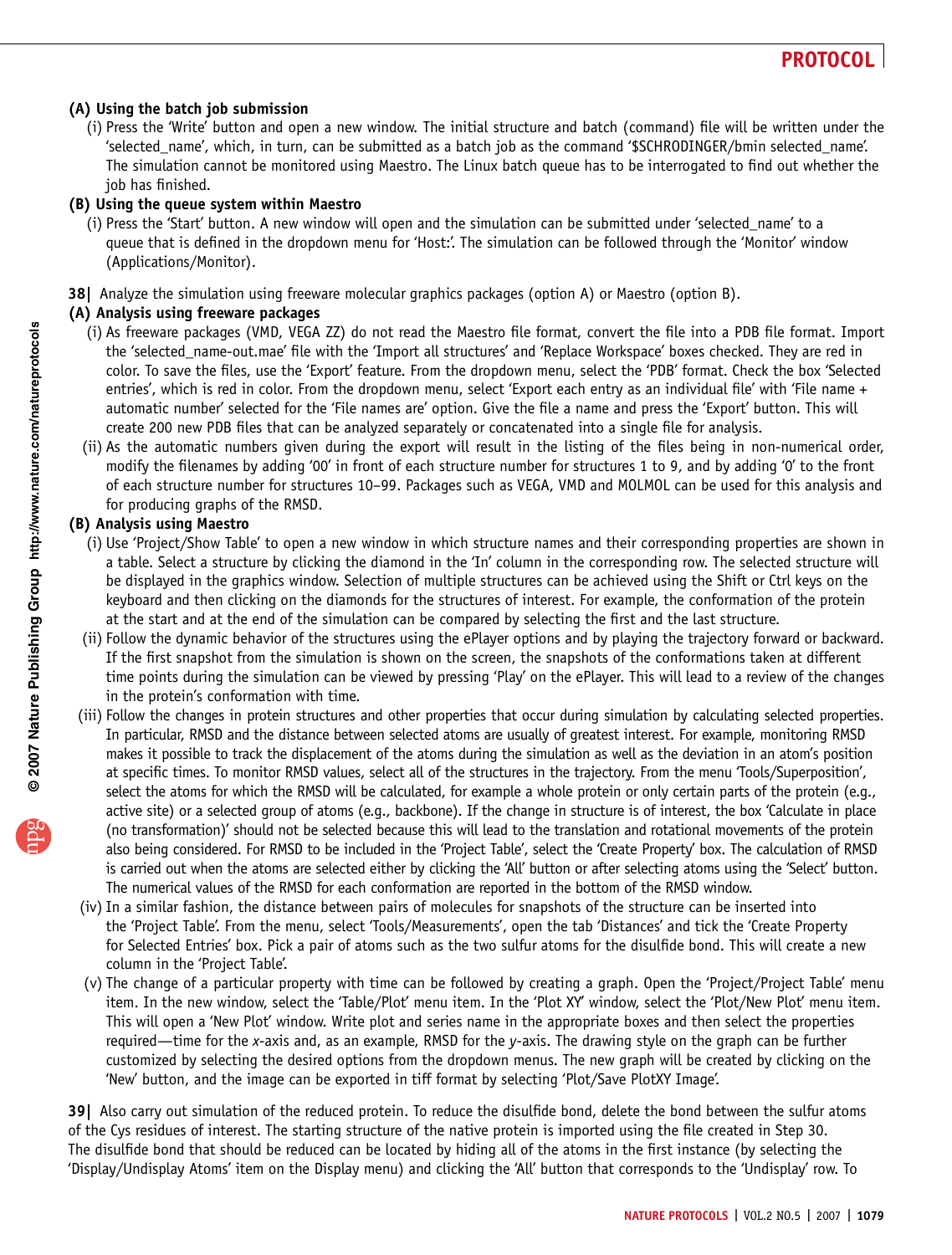visualize the required Cys residue, click the 'Select' button that corresponds to the 'Also Display' row. A new window will appear. Under 'Residue' tab, choose the Residue number selection criteria. In the Residue number, type the number of Cys residues that correspond to the disulfide bond requiring reduction. Click the 'Add' button and 'OK'. The selected atoms will be displayed with the disulfide bond(s) in yellow. Click on the button 'X' on the left-hand side of the graphics window and hold the mouse button down until the menu appears. Drag the mouse pointer to the bonds and release the mouse button. The click of the mouse button will change the function to deleting bonds. Click the bond between the two yellow sulfur atoms and it will disappear. Double-click on the 'H' button on the graphics menu to add hydrogen atoms to the whole molecule. This will also add hydrogen atoms to the sulfur atoms. The modified molecule will correspond to the protein with the reduced disulfide bond. Repeat this for all the disulfide bonds that have to be reduced. Save the reduced structure as a new file in Maestro format ('Project/Export').

40| Carry out the simulation protocol defined in Steps 31–37 and analyze the trajectory as described in Step 38.

41| Using builder, delete hydrogen atoms on the sulfur atoms of the reduced disulfide bond. Use the freehand drawing tool 'Draw Structure' on the build window to connect the sulfur atoms with a 3-carbon bridge. Click on the first sulfur and then click another three times to draw three connected carbons. Finally, click on the second sulfur atom. Save the structure under a new name.

▲ CRITICAL STEP Since the view on the screen is a 2D representation of a 3D conformation, care is required to ensure that the chain connects the correct atoms. Mistakes will lead to defective topologies. View all atoms by selecting the menu item 'Display/Undisplay Atoms' item on the Display menu and in the new window click the 'All' button in the section 'Also Display'. By holding down the middle button (or wheel) and the right button on the mouse, zoom the view of the modified disulfide bond and make sure that the new carbon chain is connected to the correct sulfur atoms. It is also important to make sure that it is along the same line as the original disulfide bond. In addition, it should not clash with other atoms in the protein.

42| Carry out the simulation protocol defined in Steps 31-37 and analyze the trajectory as described in Step 38.

43 If PEGylation is desired, start by using the molecular builder to model the PEG molecule on its own. PEG is already folded when it undergoes reaction with a protein. Start with an empty workspace. Select 'Edit/Build' and from the 'Fragments' dropdown menu select 'Organic'. Pick 'Place' box and click on the methyl fragment structure. This will add a methane molecule, and it is the starting point for building a PEG chain with a terminal methyl group. Pick the 'Grow' box and click on the 'hydroxyl' fragment to add oxygen atoms to the chain. This is followed by two clicks on the 'methyl' fragment. This will complete the addition of a glycol monomer. Repeat the process by adding one hydroxyl and two methyl fragments until the PEG has grown to the desired size. We have used PEGs of 1–10 kDa. Finish with the final hydroxyl group and one more methyl group. This will create an extended chain that has to be folded before it can interact with the protein.

44| Generate the conformation of the PEG moiety to be connected to the protein. Having tested several different simulation and conformational search protocols, we have found that a PEG moiety exhibits similar structural features irrespective of whether the folding studies have been carried out using explicit or implicit solvent (water) representation. The most efficient way of generating a PEG conformation is to use a modified simulation protocol for the protein as defined in Steps 31–37. Use the molecular dynamics simulation instead of stochastic dynamics. After the simulation, use one of the conformations obtained during the last few picoseconds of the simulation to model the PEGylating moiety. A linker has to replace the terminal methoxy group. Choose the end that is not buried inside the PEG and delete the terminal methoxy group and the oxygen atom. Define a grow bond by selecting the last two carbon atoms. Add an amine fragment followed by a carbonyl group, phenyl ring and then one more carbonyl group. This will complete the PEG with an amine linkage. Save the structure using the 'Export' function.

45| To model a PEGylated protein, use the structure of the protein with the modified disulfide bond into which a 3-carbon bridge has been inserted as described in Step 42. Either use the initial modified structure of the protein or import one of the conformations obtained during the simulation (Step 43). Do not use an average structure from the set of snapshot conformations because it may not have realistic coordinates.

46| Import the PEG linkage (without replacing the protein structure) into the workspace. Click the 'Local transformation' button on the graphical menu and click the PEG. This will allow the PEG to be rotated and translated without moving the protein. Use rotation and translation to dock the PEG onto the protein in such a way that the linkage on the PEG is in close proximity to the 3-carbon methylene chain. Ensure that steric collision between the PEG and the protein does not occur. This will allow connection of the middle carbon atom of the bridge to the carbon atom on the terminal carbonyl group on the linkage. Double-clicking on the 'H' button will add the required hydrogen atoms and complete the structure. Save the PEGylated protein under a new name and then submit it to simulation using the protocol as defined in Steps 31–37.

47| After the simulation, analyze the trajectory using the tools described in Step 38. Also, use these tools to compare the structure of the native protein, the protein with reduced disulfide bonds and the PEGylated protein.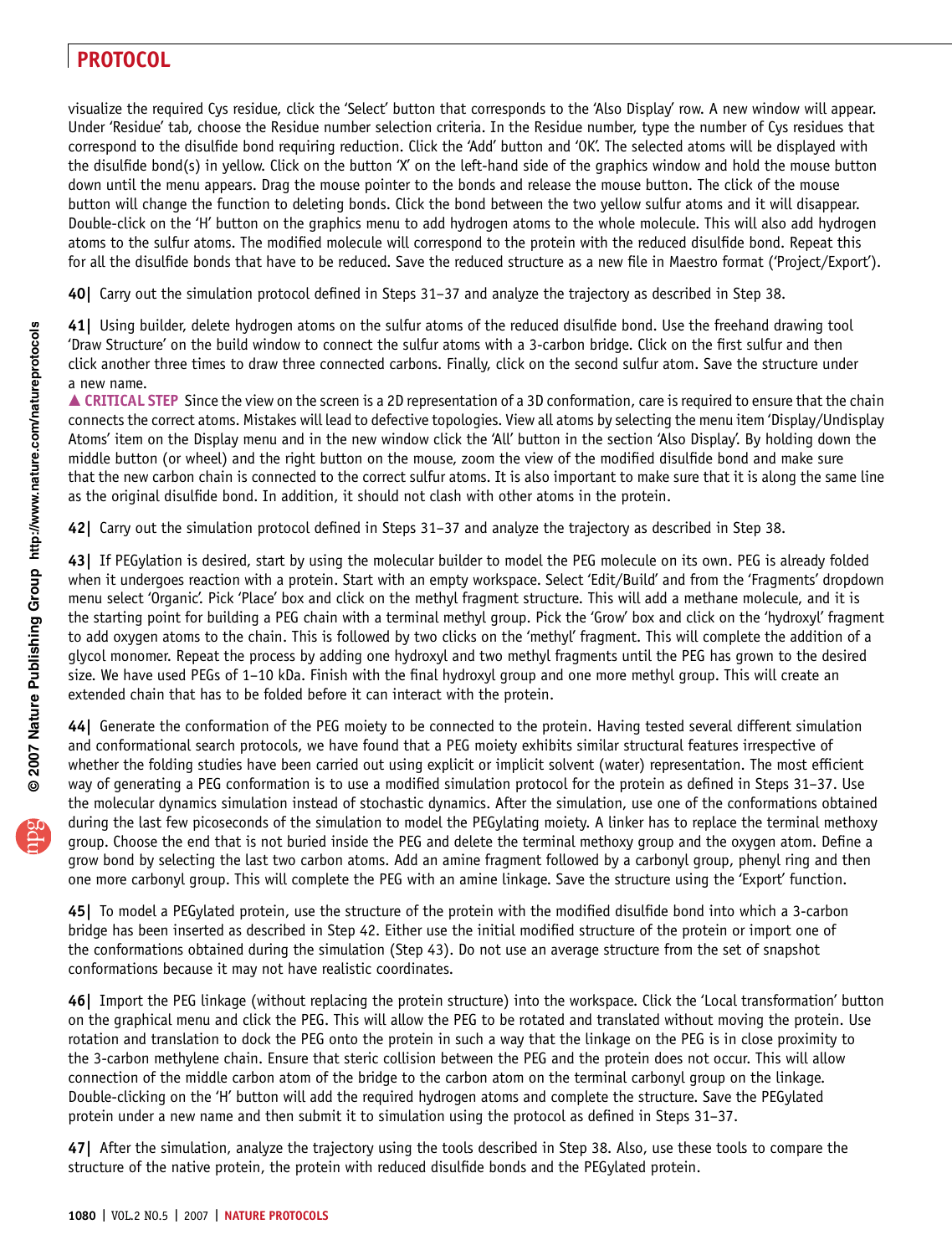48| Examine the effect of PEGylation on the structure of the active surface by calculating the RMSD [Step 38B(iii)] for the atoms that make up the active surface of the native protein and the modified protein. ? TROUBLESHOOTING

#### **O** TIMING

Steps 1–3: 0.5 h Steps 4–10: 0.5 h Steps 11–13: 0.5 h unless additional modeling is required Step 14: 0.5 h Step 15: 0.5 h Step 16: 0.5 h Note: The timing for the rest of the procedure will depend on the hardware, the software setup and previous experience. The times given below are for a Suse Linux 9.3 system running Maestro version 6.5 and Macromodel version 9.11 on an Opteron 2.2 GHz processor. These timings will change if the parameters of the simulations are changed from the values given in this protocol. Steps 17–19: 0.5 h Steps 20–30: 1 h Steps 31–37: 5 d for 146 aa residues; that is, the time taken will depend on the size of the protein Step 38: analysis will depend on experience and the detail required Steps 39–41: as Steps 31–38 Step 42: 0.5 h Step 43: as Steps 31–38 Steps 44–45: time required for this step will depend upon the size of the PEG built; allow 3 h for each 1 kDa of PEG Steps 46–47: 7 d for a 146-aa protein and a 10-kDa PEG Steps 48: analysis will depend upon experience and detail of information required

### ? TROUBLESHOOTING

Troubleshooting advice can be found in Table 3.

TABLE 3 | Troubleshooting table.

| Problem                                                                     | Possible reason                                                                                       | <b>Solution</b>                                                                                                                                                                                   |
|-----------------------------------------------------------------------------|-------------------------------------------------------------------------------------------------------|---------------------------------------------------------------------------------------------------------------------------------------------------------------------------------------------------|
| No structural information is available for<br>the protein                   | Protein is not crystallized or too large for<br>NMR, etc.                                             | Consider homology or <i>ab initio</i> protein modeling<br>using the known sequence. This will require<br>specialist molecular modeling expertise                                                  |
| Some parts of the structure of the protein<br>are missing in the PDB file   | Some segments of the protein chain are<br>flexible. This prevents their experimental<br>determination | Consider adding the missing parts by loop modeling<br>or homology modeling                                                                                                                        |
| Macromodel specific<br>Molecular simulation fails to run                    | Size of the protein exceeds the program's<br>atom limit                                               | Run dynamics on relevant substructures<br>Use AMBER-united atom force field                                                                                                                       |
|                                                                             | The starting structure for dynamics<br>simulation is not stable                                       | Increase the number of iterations in the Mini tab of<br>the Dynamics setup<br>Use a shorter time step<br>When setting the dynamics, select the 'Bonds to all<br>atoms' option in the Shake method |
| Native structure unfolds in the early<br>steps of the molecular simulations | System not equilibrated                                                                               | Increase equilibrium period                                                                                                                                                                       |

### ANTICIPATED RESULTS

#### Part 1: structural analysis

After completing part 1 of the procedure, the user will have information about the existing knowledge base for the structure of the protein being studied, the number of Cys residues and their mutual interaction as disulfides. In many cases, it will be possible to determine and visualize the location of the disulfide bonds in the protein.

As an example, the sequence of interferon  $\alpha$ -2 is shown in Figure 3. Six Cys residues are present. Two Cys are in the precursor leader sequence. From the references cited, it is known that biologically active interferon  $\alpha$ -2 has two disulfides: Cys1–Cys98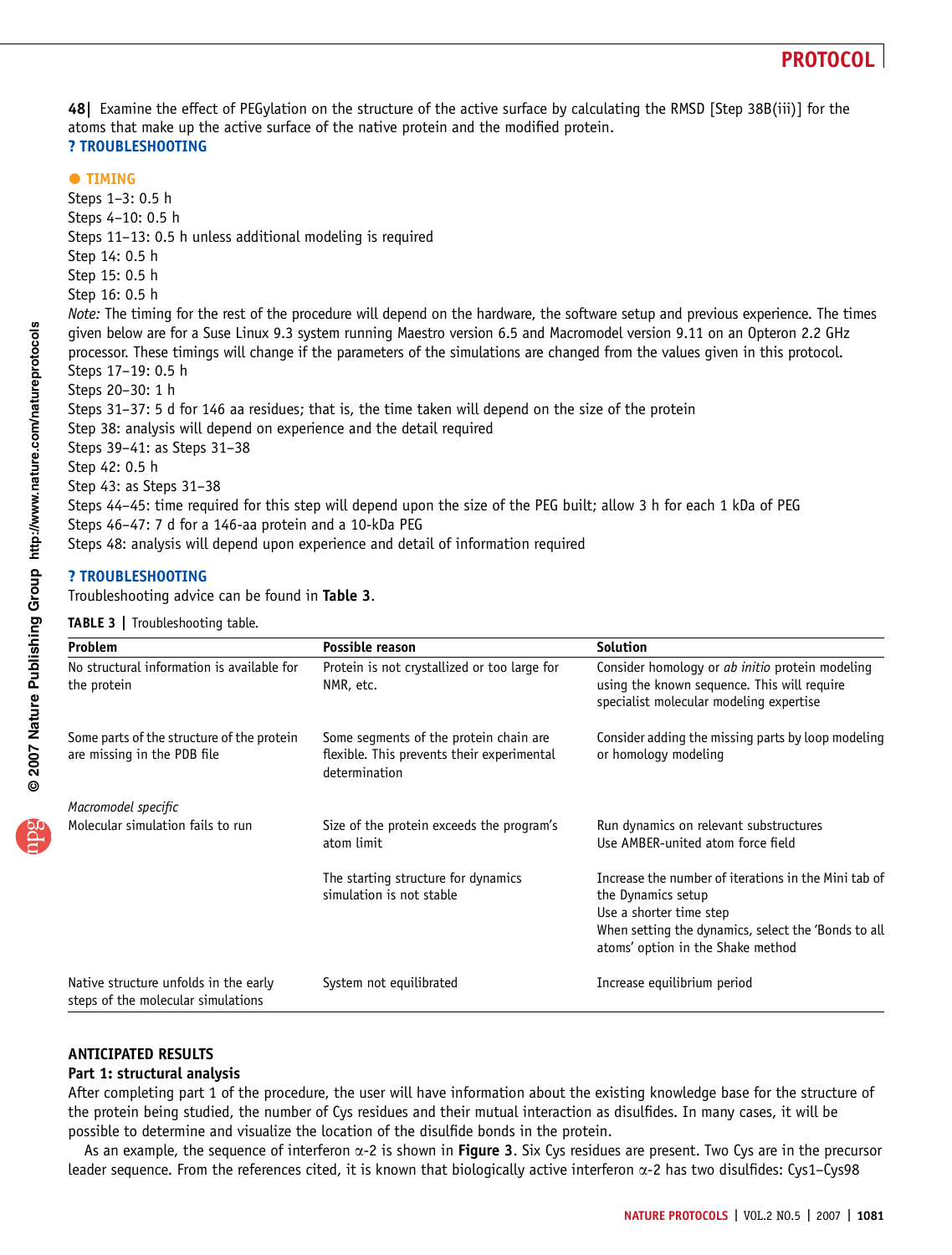and Cys29–Cys138, with the numbering excluding the signal sequence shown in Figure 3. In the case of proteins for which information does not exist about which Cys residues are involved in disulfide formation, computational strategies can be used to predict (with varying degrees of accuracy) whether each Cys could pair to form a disulfide bond<sup>25,26</sup>. It is a good practice to recheck that the entire sequence of the desired protein is reported in the PDB file because some sections of the protein may be missing. For example, **Figure 4** shows the available X-ray structure of leptin (PDB entry 1AX8). It does not include the flexible parts of the protein.

TABLE 4 | Root mean square deviation (RMSD) values for native and modified proteins and their correlation with the observed folding state of the modified protein.

| RMSD (A) | Folding state of the modified protein                           |
|----------|-----------------------------------------------------------------|
| < 4.5    | Within the conformational flexibility of the native<br>protein  |
| $5 - 10$ | Partial unfolding of the modified protein is likely to<br>occur |
| >10      | Complete unfolding of the modified protein will<br>occur        |

### Part 2: the modeling of the reduction and the rebridging of disulfide bonds

The simulation protocol should provide the user with sufficient information about the structure and dynamic behavior of the native protein, the reduced protein and the modified protein. With this knowledge, it becomes possible to make an informed decision about the suitability of the protein for site-specific modification by the insertion of a 3-carbon bridge across the two sulfur atoms of a reduced disulfide bond. Such a protein has the potential to be a target for site-specific PEGylation using our protocol<sup>11</sup>.

Our modeling experiments have shown that reducing disulfides in different proteins can have a variety of effects on their structure<sup>9</sup>. Other published studies have also described the effects of reducing disulfides on a protein's structure. For example, a 2-ns molecular dynamics simulation of azurin indicated that its overall structure was not affected by removing the disulfide bond<sup>27</sup>. This was in contrast to the 5-ns molecular dynamics simulations of a 47-residue peptide, thionin, which has four native disulfides. Its tertiary structure was significantly affected by the reduction of just one disulfide<sup>28</sup>. Our experimental studies have shown that the structures of interferon  $\alpha$ -2 and an anti-CD4 Ab do not change significantly after the reduction of an accessible disulfide bond<sup>10</sup>. We were able to run nanosecond simulations to confirm that the structures of these proteins were retained after the reduction of a disulfide<sup>9</sup>. When calculating RMSD values, consider the parts of the protein that have well-defined structural features. In the first instance, exclude flexible loops at the C- or N-terminus. The RMSD values of the native conformation and the modified conformation of interferon  $\alpha$ -2a during our simulations did not exceed 4.5 Å. As such, they were within the limits of the RMSD values calculated using the various experimental NMR models of interferon a-2a. It is important to realize that movement of the protein subunits (or domains) that are connected by flexible loops can result in large changes in the RMSD without significantly affecting the protein's secondary structure. Although it is difficult to define with precision the changes in RMSD that will correlate with a disruption of a protein's tertiary structure, we have attempted to do so for our observations in Table 4.

When studying a protein for which experimental results are not available, we recommend that the simulations are run for longer periods of times than the literature-based cases mentioned above. The running times for proteins for which little information is available can range from tens of nanoseconds to several milliseconds<sup>29</sup>. Note that these longer simulations will require access to substantial computational power.

We have already described how parts of the 3D structure of leptin were missing from the PDB (entry 1AX8; Fig. 4). After modeling these missing parts and carrying out the simulation, we found that the protein's structure was not significantly affected by the reduction of a disulfide bond (i.e., the RMSD of the reduced protein was less than 3.5 A when compared with the native conformation of leptin), but there was increased flexibility of the C-terminus of the protein, in which one of the Cys residues was present. The distance between the two sulfur atoms was 4 A˚ greater than the distance between the sulfur atoms in the disulphide bond. Experimental data confirmed that reduction of the accessible disulfide bond did not lead to denaturation of the protein (S. Balan and S. Brocchini, unpublished results).

ACKNOWLEDGMENTS This work was supported by the Biotechnology and Biological Sciences Research Council (BBSRC) UK (BB/D003636/1) and the Wellcome Trust (068309).

COMPETING INTERESTS STATEMENT The authors declare no competing financial interests.

#### Published online at http://www.natureprotocols.com

Reprints and permissions information is available online at http://npg.nature.com/ reprintsandpermissions

- 1. Betz, S.F. Disulfide bonds and the stability of globular proteins. Protein Sci. 2, 1551–1558 (1993).
- 2. Petersen, M.T., Jonson, P.H. & Petersen, S.B. Amino acid neighbours and detailed conformational analysis of cysteines in proteins. Protein Eng. 12, 535–548 (1999).
- 3. Bhattacharyya, R., Pal, D. & Chakrabarti, P. Disulfide bonds, their stereospecific environment and conservation in protein structures. Protein Eng. Des. Sel. 17, 795–808 (2004).
- 4. Rajarathnam, K., Sykes, B.D., Dewald, B., Baggiolini, M. & Clark-Lewis, I. Disulfide bridges in interleukin-8 probed using non-natural disulfide analogues: dissociation of roles in structure from function. Biochemistry 38, 7653-7658 (1999).
- 5. Bewley, T.A., Brovetto-Cruz, J. & Li, C.H. Human pituitary growth hormone. Physicochemical investigations of the native and reduced-alkylated protein. Biochemistry 8, 4701–4708 (1969).
- 6. Wedemeyer, W.J., Welker, E., Narayan, M. & Scheraga, H.A. Disulfide bonds and protein folding. Biochemistry 39, 4207-4216 (2000).
- 7. Morehead, H., Johnston, P.D. & Wetzel, R. Roles of the 29-138 disulfide bond of subtype A of human alpha interferon in its antiviral activity and conformational stability. Biochemistry 23, 2500–2507 (1984).